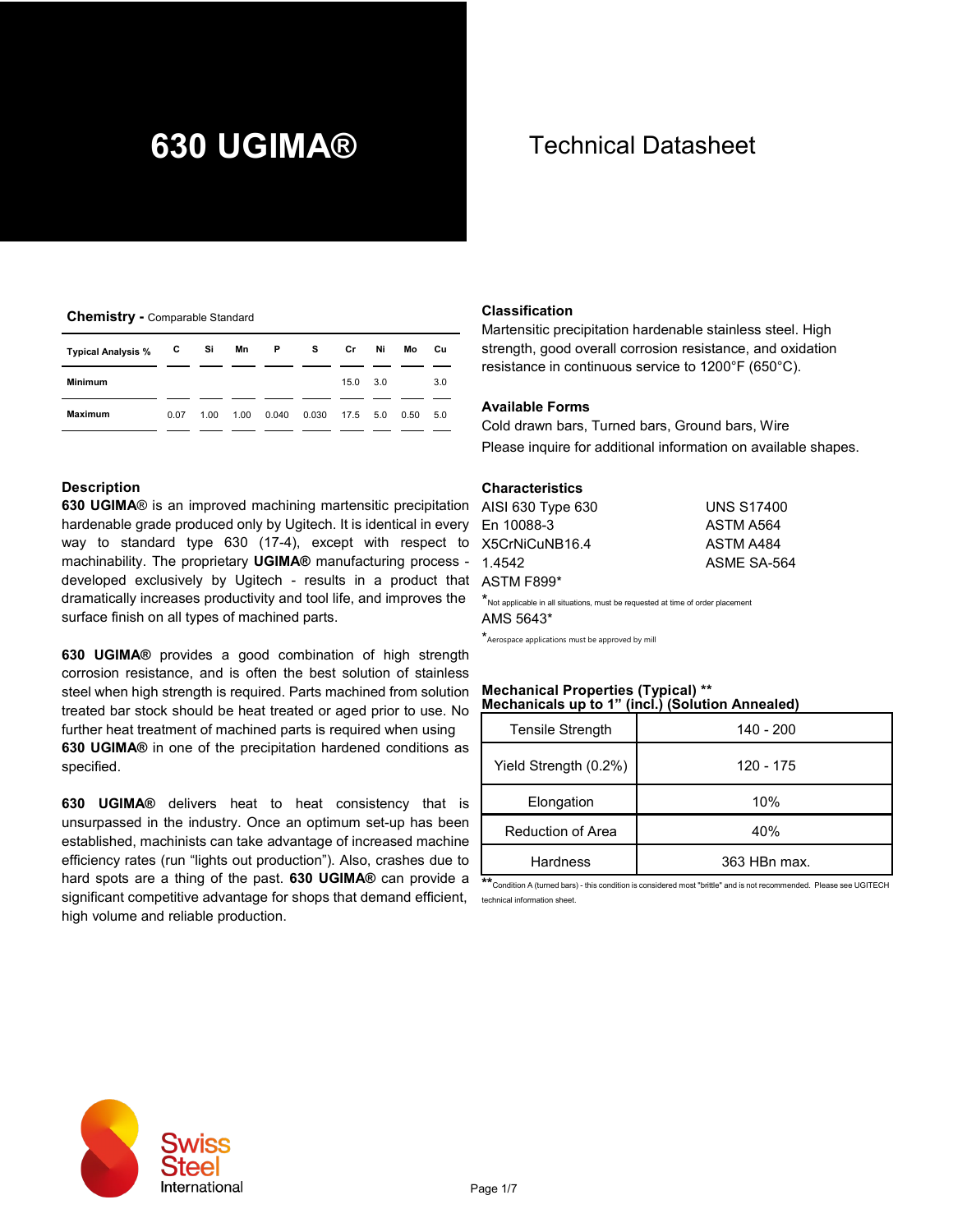#### **Mechanicals > 1" (Solution Annealed)**

| <b>Tensile Strength</b> | 120 - 175  | F.<br>V             |
|-------------------------|------------|---------------------|
| Yield Strength (0.2%)   | $90 - 160$ | V                   |
| Elongation              | 10%        | M<br>N <sub>0</sub> |
| Reduction of Area       | 50%        |                     |
| <b>Hardness</b>         | 363 HBn    | C<br>63             |

#### **Magnetic and Electrical Properties**

Typical Magnetic Permeability: Magnetic in all conditions.

#### Electrical Resistivity:

Solution treated: 32 μΩ - in (800 μΩ - mm) @ 68°F (20°C) – Overage condition:  $28 \mu\Omega$  - in (720 μ $\Omega$  - mm)

#### **Physical Properties (Typical)**

| <b>Density</b>               | 0.280 lbs/in <sup>3</sup> (7.8 g/cm <sup>3</sup> )          |
|------------------------------|-------------------------------------------------------------|
| Round bar weight per ft      | 10.55 X $(\frac{1}{2}$ bar diameter in inches) <sup>2</sup> |
| (Ibs)                        |                                                             |
| Hexagonal bar weight         | 2.91 X (bar diameter in inches) <sup>2</sup>                |
| per ft (lbs)                 |                                                             |
| Square bar weight per        | 3.36 X (bar diameter in inches) <sup>2</sup>                |
| ft (lbs)                     |                                                             |
| <b>Mean Coefficient of</b>   | 68-392 °F (20-200 °C) = 6.0 x 10 <sup>-6</sup>              |
| <b>Linear Expansion</b>      | in/in/°F (10.8 x 10 <sup>-6</sup> cm/cm/°C)                 |
| <b>Modulus of Elasticity</b> | 28.6 x 10 <sup>-6</sup> psi (197,000 MPa)                   |
| in Tension                   |                                                             |
| <b>Thermal Conductivity</b>  | 19.8 Btu/ft/hr/ °F (17.0 W/m/ °C)                           |
|                              | @68 °F (20 °C)                                              |

### **Applications**

| Fasteners                                                                 | Shafts                      |  |  |  |  |
|---------------------------------------------------------------------------|-----------------------------|--|--|--|--|
| Valve Bodies                                                              | Valves                      |  |  |  |  |
| Valve Trim                                                                | Fittings and Machined parts |  |  |  |  |
| Medical devices                                                           | Aircraft components         |  |  |  |  |
| Not recommended for vessels containing liquid or gasses at high pressures |                             |  |  |  |  |

#### **Corrosion Resistance**

**630 UGIMA®** has excellent overall corrosion resistance, with performance similar to type 304 in most corrosive environments. Due to its special metallurgical structure, **630 UGIMA®** is highly resistant to intergranular corrosion, erosion corrosion, and stress corrosion cracking, as well as corrosion fatigue.

The corrosion resistance of a stainless steel depends on many factors related to the composition of the corrosive element, pH, temperature, velocity, agitation, services, deposits, dissimilar metal contact, metallurgical condition, as well as the preparation of the surface. The table provided on the next page is for comparative purposes only and illustrates the performance in different environments. Consult your local **Swiss Steel USA** metallurgist to discuss your application.

Optimum corrosion resistance requires that parts be smooth, and free from surface contamination such as cutting fluid and foreign particles. Under these conditions, parts will be passive in the air. If passivation is required, the following treatment is recommended:

Solution: 50% nitric acid + 2 - 6 wt. sodium dichromate at 70-120°F  $(20 - 50^{\circ}C)$ .

Treatment: Immerse for short duration, followed by thorough rinsing to remove all residual solution.

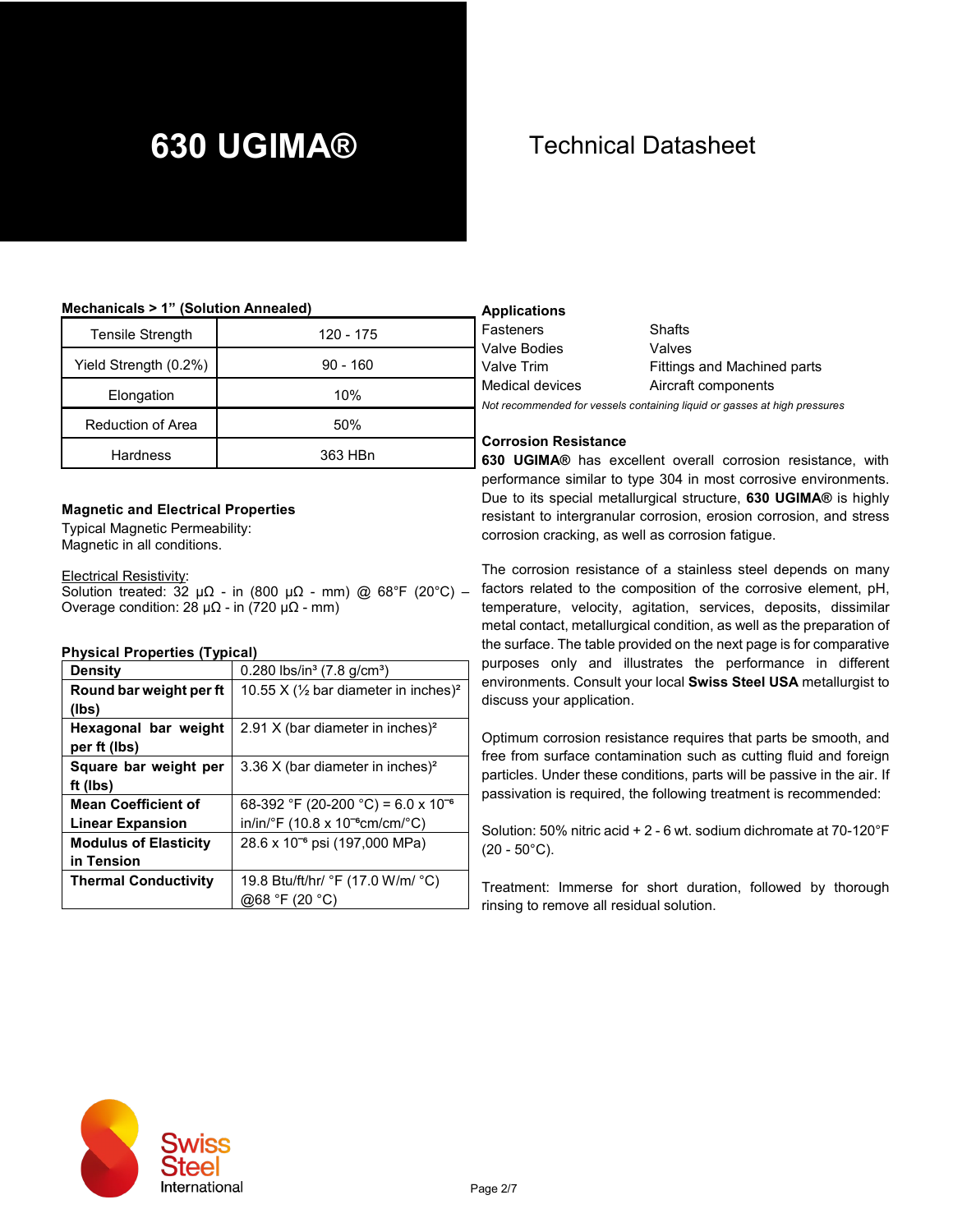#### **Forging (Hot Working)**

Following conditions are recommended for forging **630 UGIMA®:**

Slow heating to 1475°F (800°C), then more rapidly to 2100-2190°F (1150 - 1200°C)

Forge in the range of 1740 - 2190°F (950-1200°C)

After forging, cool in air, water or oil

#### **Hardenability (Cold Working)**

Hardenable by heat treatment to many different conditions (see the table "ranges for **630 UGIMA®** in various precipitation hardened (aged) conditions"). Strength and hardness increase upon cold work such as drawing, forming, or machining, but workability is limited due to high solution treated yield strength.

| <b>Environment</b> | <b>Behavior</b>              |
|--------------------|------------------------------|
| Nitric Acid        | $\bullet\bullet\bullet\circ$ |
| Humidity           |                              |
| Phosphoric Acid    | OOOO Restricted              |
| NaCl (Saline Mist) | $\bullet\bullet\bullet\circ$ |
| Sulfuric Acid      | <b>OOOO</b> Restricted       |
| Seawater           | $\bullet\bullet\circ\circ$   |
| Acetic Acid        | $\bullet\bullet\circ\circ$   |
| Petroleum          | OOOO Restricted              |

It is important to note, maintaining corrosion resistance at weld zones will require cleaning and passivation.

#### **Welding**

**630 UGIMA®** can be readily welded without preheating, and with or without filler metal, using most standard welding techniques such as TIG, MIG, laser, resistance, and electron beam welding. If filler metal is used, the proper choice depends on the mechanical property requirements of the weld itself. If the joint is to have the

same mechanical properties as the base metal, then the wire or electrodes should be of the same composition as the base metal (AWS E630/ER630), and a Post Weld Heat Treatment (PWHT) must be done on the weld to obtain a precipitation hardening (PWHT conditions depending on the mechanical characteristics to be reached). If not, then AWS E308L or ER308LSi can be used. A suggested protective gas for MIG welding is Ar + 1%CO<sub>2</sub> or 1-2%  $O<sub>2</sub>$ 

Gases containing hydrogen or nitrogen should be avoided.

#### **Heat Treatment**

The heat treatment (solution treatment) that gives **630 UGIMA®** its normal properties including heating at 1900°F (1040°C) for sufficient time to allow for full austenitization, followed by rapid cooling (air quenching for thicker sections, and oil quenching for thinner sections). **630 UGIMA®** can be precipitation hardened (aged) to different hardness ranges for different applications. The process involves solution treatment per above, followed by precipitation hardening (aging) treatment depending on final properties required. Material will contract upon hardening solution treated material at the following rates: H900 – 0.0004-0.0006 in/in, H1150 – 0.0009-0.0012 in/in. Contact your local **Swiss Steel USA** Metallurgist with specific concerns.

#### **Machineability**

The key to **630 UGIMA®** lies in the process. A special melting practice (deoxidation) eliminates the hard and abrasive inclusions that prevent machinability. With this technology, hard and abrasive phases are replaced by highly specific inclusions that actually benefit machinability. Due to their lower melting points, these inclusions are soft and malleable at machining temperatures, and act as "solid" lubrication for the cutting tools. The result is better tool life, improved surface finish, and excellent chip breakability.

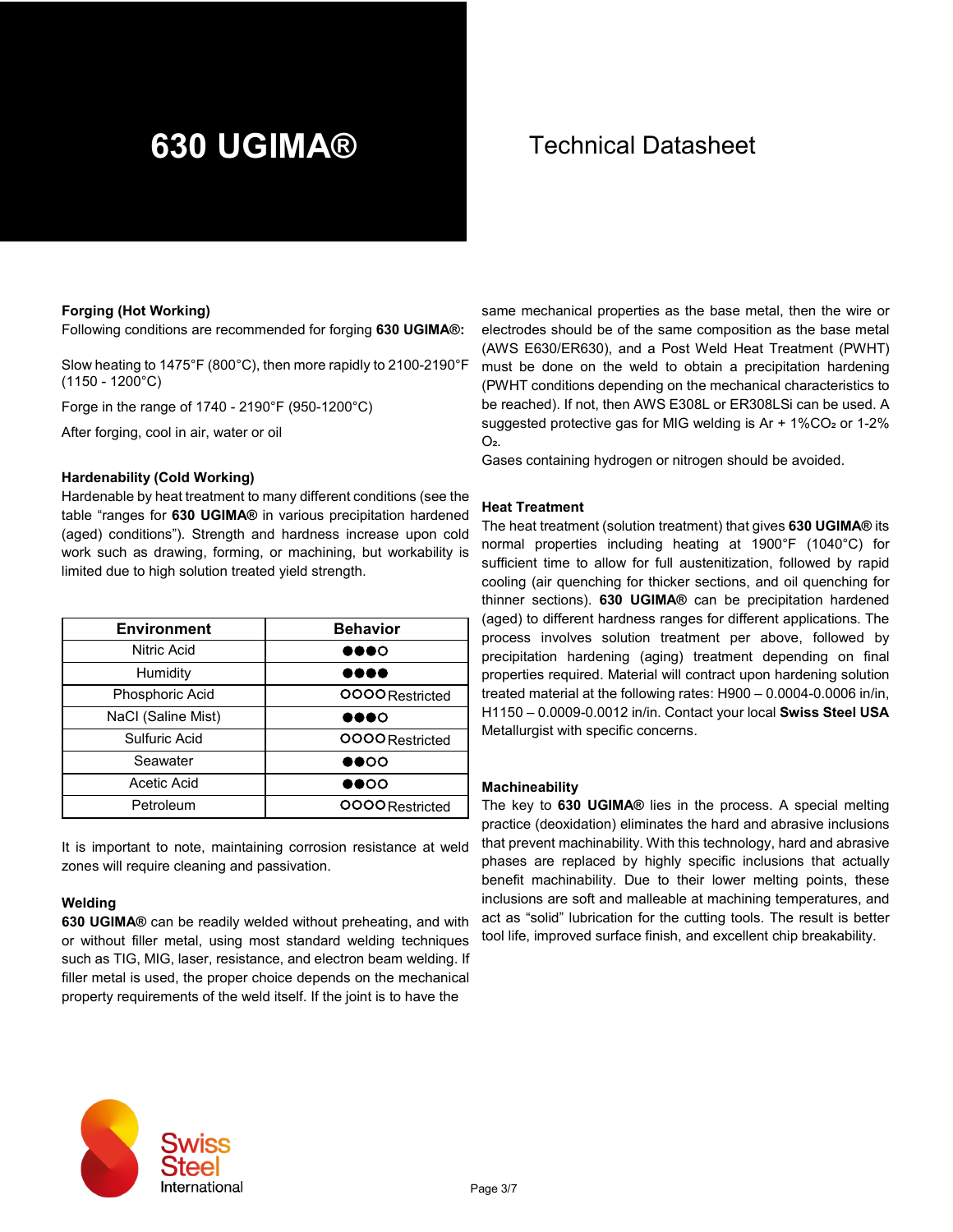### **CONDITION AND HEAT TREATMENT**

| Condition                                 | H900       | H1025      | H1075      | H1150      | H1150M                  |
|-------------------------------------------|------------|------------|------------|------------|-------------------------|
| Aging Temp $\degree$ F ( $\degree$ C)     | 900 (480)  | 1025 (550) | 1075 (580) | 1150 (620) | 1400 (760) + 1150 (620) |
| Time Hours                                | 1.0        | 4.0        | 4.0        | 4.0        | 2.0/4.0                 |
| Quench Media                              | Air Cool   | Air Cool   | Air Cool   | Air Cool   | Air Cool                |
|                                           |            |            |            |            |                         |
| <b>TYPICAL MECHANICAL PROPERTY RANGES</b> |            |            |            |            |                         |
| Tensile Strength ksi (Mpa) min.           | 190 (1310) | 155 (1070) | 145 (1000) | 135 (930)  | 115 (795)               |
| Yield Strength ksi (Mpa) min.             | 170 (1170) | 145 (1000) | 125 (860)  | 105 (725)  | 75 (520)                |
| % Elongation in 2 in. or 4D min.          | 10         | 12         | 13         | 16         | 18                      |
| % Reduction of Area min.                  | 35         | 45         | 45         | 50         | 55                      |
| Hardness HRC/BHN min.                     | 40 (388)   | 35 (331)   | 32 (331)   | 28 (277)   | 24 (255)                |
| Impact Charpy-V ft Ib (J) min.            |            | 15(20)     | 20(22)     | 30(41)     | 55 (75)                 |

HSS TOOLING COATED CARBIDE TOOLS

| Machining  | Metallurgical | Depth of cut   | Cutting    | Feed (ipr)  | <b>Type of Tool</b> | Cutting    | Feed (ipr)  | Type of Tool   |
|------------|---------------|----------------|------------|-------------|---------------------|------------|-------------|----------------|
| Operations | Condition     | or width (in.) | Speed SFPM |             |                     | Speed SFPM |             |                |
| Turning    | Solution-     | 0.04           | 65-90      | 0.004-0.010 | M2-M3 (T15)         | 220-630    | 0.004-0.010 | C6/C7          |
|            | Treated/      | 0.08           | 65-85      | 0.004-0.012 |                     | 190-575    | 0.004-0.012 | C <sub>6</sub> |
|            | Cold Drawn    | 0.12           | 55-80      | 0.005-0.015 |                     | 175-550    | 0.005-0.015 | C5/C6          |
|            | H1150/        | 0.04           | 60-80      | 0.004-0.010 |                     | 180-550    | 0.004-0.010 | C6/C7          |
|            | Cold Drawn    | 0.08           | 55-75      | 0.004-0.012 |                     | 165-495    | 0.004-0.012 | C <sub>6</sub> |
|            |               | 0.12           | 45-70      | 0.005-0.015 |                     | 150-440    | 0.005-0.015 | C5/C6          |
|            | Solution-     | 0.04           | 95-120     | 0.004-0.010 |                     | 245-890    | 0.004-0.010 | C6/C7          |
|            | Treated       | 0.08           | 75-100     | 0.004-0.012 |                     | 205-840    | 0.004-0.012 | C <sub>6</sub> |
|            |               | 0.12           | 65-85      | 0.015-0.025 |                     | 175-630    | 0.015-0.025 | C5/C6          |
|            | H1150         | 0.04           | 85-105     | 0.004-0.010 |                     | 210-735    | 0.004-0.010 | C6/C7          |
|            |               | 0.08           | 65-90      | 0.004-0.012 |                     | 180-660    | 0.004-0.012 | C <sub>6</sub> |
|            |               | 0.12           | 55-80      | 0.015-0.025 |                     | 140-625    | 0.015-0.025 | C5/C6          |
| Forming    | Solution-     | 0.06           | 65-90      | 0.002-0.004 | M2-M3 (T15)         | 220-575    | 0.002-0.004 | C6/C7          |
|            | Treated/      | 0.25           | 65-85      | 0.004-0.006 |                     | 190-505    | 0.004-0.006 | C <sub>6</sub> |
|            | Cold Drawn    | 0.50           | 55-80      | 0.003-0.005 |                     | 160-330    | 0.003-0.005 | C5/C6          |
|            | H1150/        | 0.06           | 60-80      | 0.002-0.004 |                     | 150-505    | 0.002-0.004 | C6/C7          |
|            | Cold Drawn    | 0.25           | 55-75      | 0.004-0.006 |                     | 165-595    | 0.004-0.006 | C <sub>6</sub> |
|            |               | 0.50           | 45-70      | 0.003-0.005 |                     | 140-295    | 0.003-0.005 | C5/C6          |



**SS**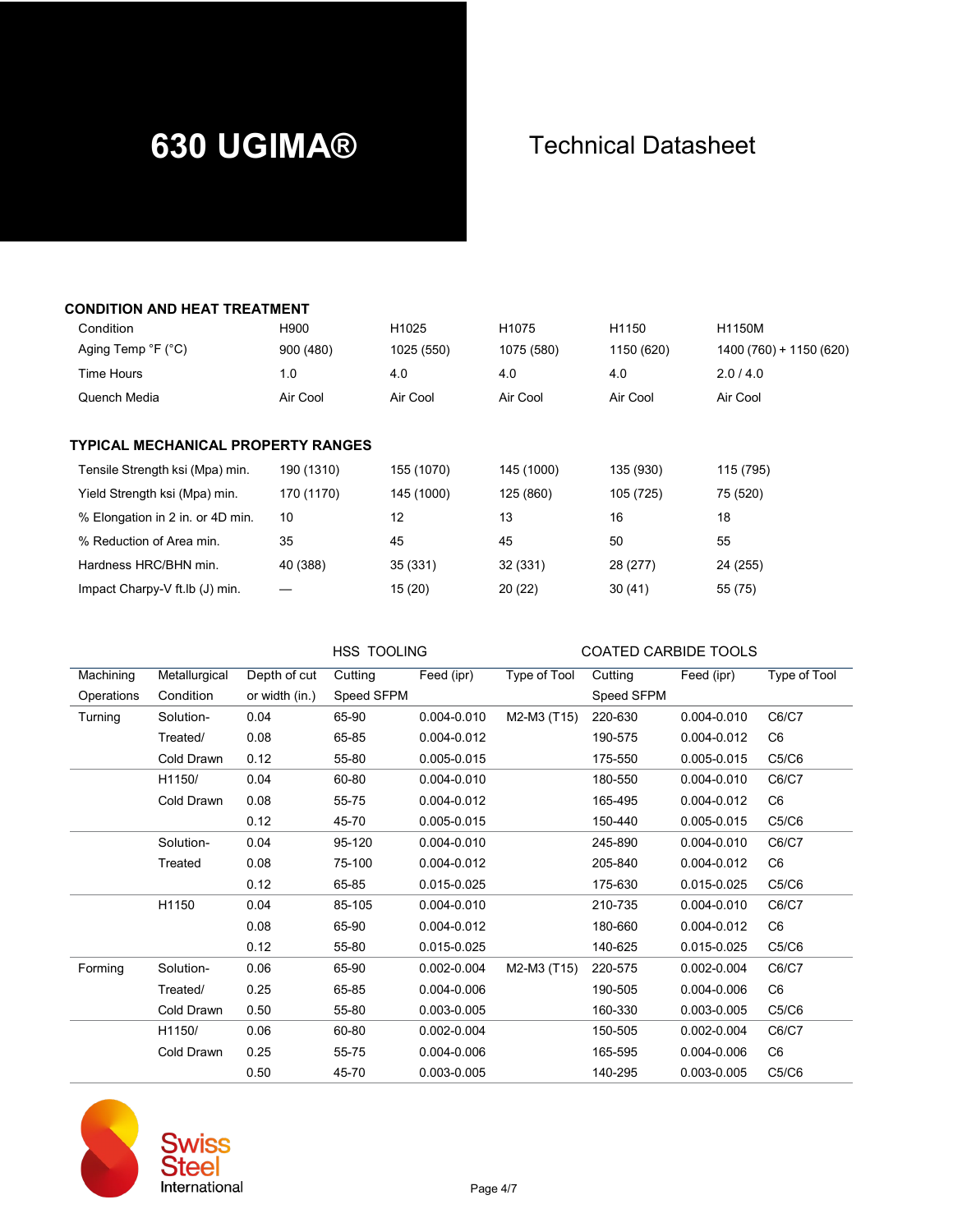|                         |                            |                                | HSS TOOLING           |                           |                         | <b>COATED CARBIDE TOOLS</b> |                  |                   |
|-------------------------|----------------------------|--------------------------------|-----------------------|---------------------------|-------------------------|-----------------------------|------------------|-------------------|
| Machining<br>Operations | Metallurgical<br>Condition | Depth of cut<br>or width (in.) | Cutting<br>Speed SFPM | Feed (ipr)                | Type of Tool            | Cutting<br>Speed SFPM       | Feed (ipr)       | Type of Tool      |
|                         |                            |                                |                       |                           |                         |                             |                  |                   |
| Forming                 | Solution-                  | 0.06                           | 95-120                | 0.003-0.005               |                         | 270-630                     | 0.002-0.004      | /CI               |
|                         | Treated                    | 0.25                           | 75-100                | 0.004-0.005               |                         | 220-575                     | 0.004-0.006      | C <sub>6</sub>    |
|                         |                            | 0.50                           | 65-85                 | 0.003-0.005               |                         | 175-375                     | 0.003-0.005      | C5/C6             |
|                         | H1150                      | 0.06                           | 85-105                | 0.003-0.005               | M2-M3 (T15)             | 225-580                     | 0.002-0.004      | C6/C7             |
|                         |                            | 0.25                           | 65-90                 | 0.004-0.005               |                         | 180-505                     | 0.004-0.006      | C <sub>6</sub>    |
|                         |                            | 0.50                           | 55-80                 | 0.003-0.005               |                         | 165-325                     | 0.003-0.005      | C5/C6             |
| Cut-Off or              | Solution-                  | 0.04                           | 65-90                 | 0.0005-0.0015 M2-M3 (T15) |                         | 135-345                     | 0.001-0.0015     | C <sub>6</sub>    |
| Part-Off                | Treated/                   | 0.08                           | 65-85                 | 0.001-0.002               |                         | 150-425                     | 0.0015-0.002     | C <sub>6</sub>    |
|                         | Cold Drawn                 | 0.12                           | 55-80                 | 0.0015-0.003              |                         | 160-495                     | 0.0015-0.003     | C <sub>6</sub>    |
|                         | H1150/                     | 0.04                           | 60-80                 | 0.0005-0.0015             |                         | 125-325                     | 0.0005-0.0015 C6 |                   |
|                         | Cold Drawn                 | 0.08                           | 55-75                 | 0.001-0.002               |                         | 140-340                     | 0.0015-0.002     | C <sub>6</sub>    |
|                         |                            | 0.12                           | 45-70                 | 0.0015-0.003              |                         | 150-355                     | 0.0015-0.003     | C <sub>6</sub>    |
|                         | Solution-                  | 0.04                           | 90-120                | 0.001-0.002               |                         | 160-550                     | 0.001-0.003      | C <sub>6</sub>    |
|                         | Treated                    | 0.08                           | 75-100                | 0.0015-0.003              |                         | 205-645                     | 0.0015-0.004     | C5/C6             |
|                         |                            | 0.12                           | 65-85                 | 0.002-0.004               |                         | 220-635                     | 0.002-0.006      | C5/C6             |
|                         | H1150                      | 0.08                           | 75-105                | 0.001-0.002               |                         | 150-425                     | 0.001-0.003      | C <sub>6</sub>    |
|                         |                            | 0.12                           | 65-90                 | 0.0015-0.003              |                         | 165-430                     | 0.0015-0.004     | C5/C6             |
|                         |                            | 0.25                           | 55-80                 | 0.002-0.004               |                         | 201-495                     | 0.002-0.006      | C5/C6             |
| Drilling                | All                        | 0.0625                         | 35-100                | $0.001 - 0.002$           | M2 (TiN Coated) 194-335 |                             | $0.002 - 0.006$  | C5-C6 or C3       |
|                         |                            | 0.125                          | 35-100                | 0.002-0.005               |                         | 194-335                     | 0.004-0.010      | <b>TiN Coated</b> |
|                         |                            | 0.25                           | 35-100                | 0.004-0.006               |                         | 194-335                     | 0.004-0.011      |                   |
|                         |                            | 0.5                            | 35-100                | 0.006-0.010               |                         | 194-335                     | 0.005-0.011      |                   |
|                         |                            | 0.75                           | 35-100                | 0.008-0.012               |                         | 194-335                     | 0.006-0.012      |                   |
| Tapping                 | All                        | All                            | 20-70                 |                           | M2-M7 (TiN Coated)      |                             |                  |                   |
|                         |                            |                                |                       |                           |                         |                             |                  |                   |

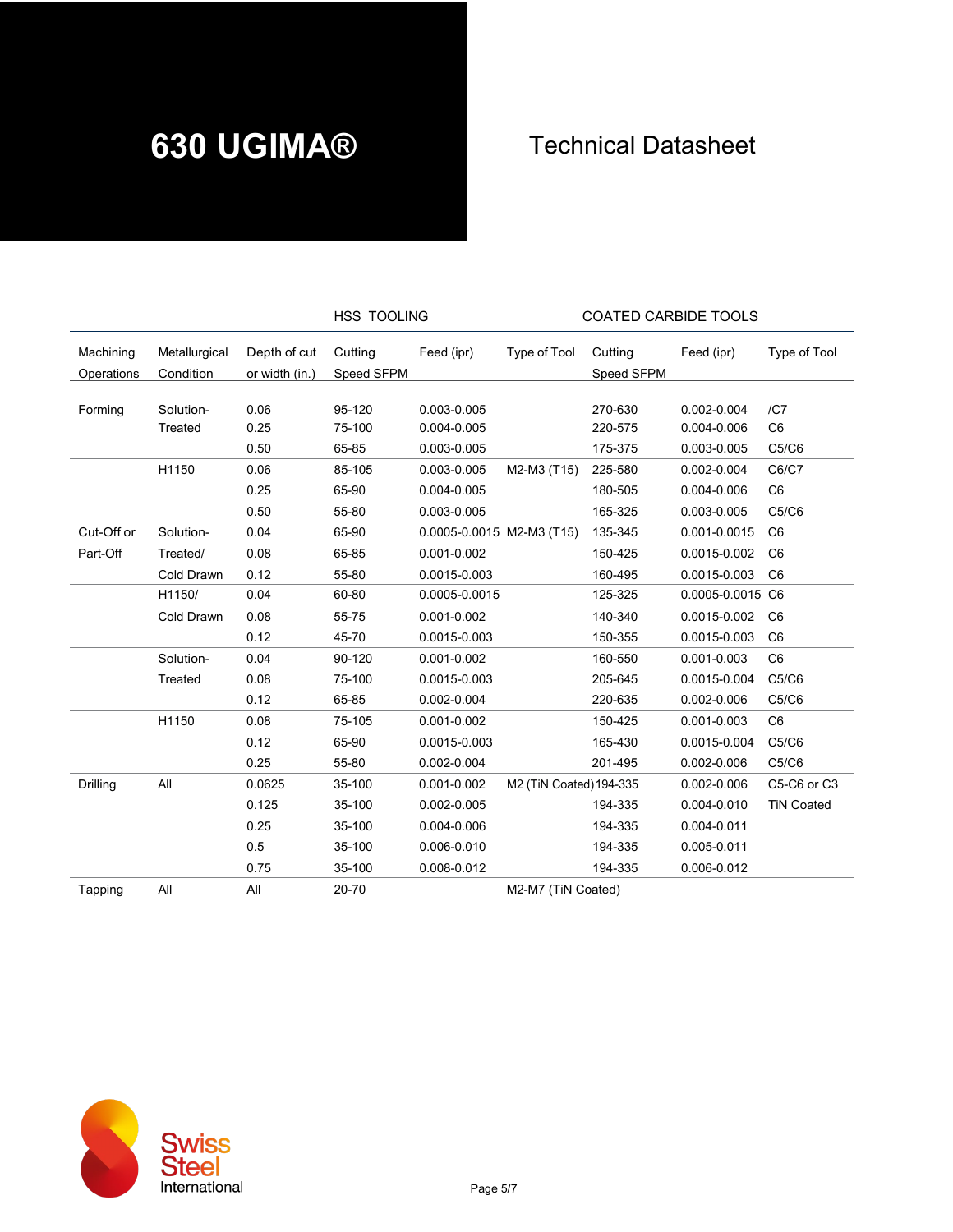machine and cutting conditions.

The use of coated tools increase the tool life by 20% to 50% using the same cutting parameters, or it increases the cutting conditions (speed) by 10 % to 15 % using the same tool wear.

Tooling grades in parenthesis denote alternate tool material For additional information, please contact your **Swiss Steel USA** choice.

Drill speeds were developed for 118° drills. Increase speeds 10%- 20% with use of 130° to 140° angle drills.

Drill cutting conditions are valid for hole depths up to 4 times diameter.

The table values are initial suggestions and can vary depending on Machining speeds apply to highly rigid equipment. Reductions may be necessary on cross slide operations or less rigid equipment.

When using C1, C2 or C3 carbides, reduce speeds by 25%-40%.

Aggressive chip breaking tools is highly suggested.

Technical Support at the Corporate Office: +1 800 323 1233.

#### **General Note**

All statements regarding the properties or utilization of the materials or products mentioned are for the purpose of description only. Guarantees regarding the existence of certain properties or a certain utilization are only valid if agreed upon in writing.